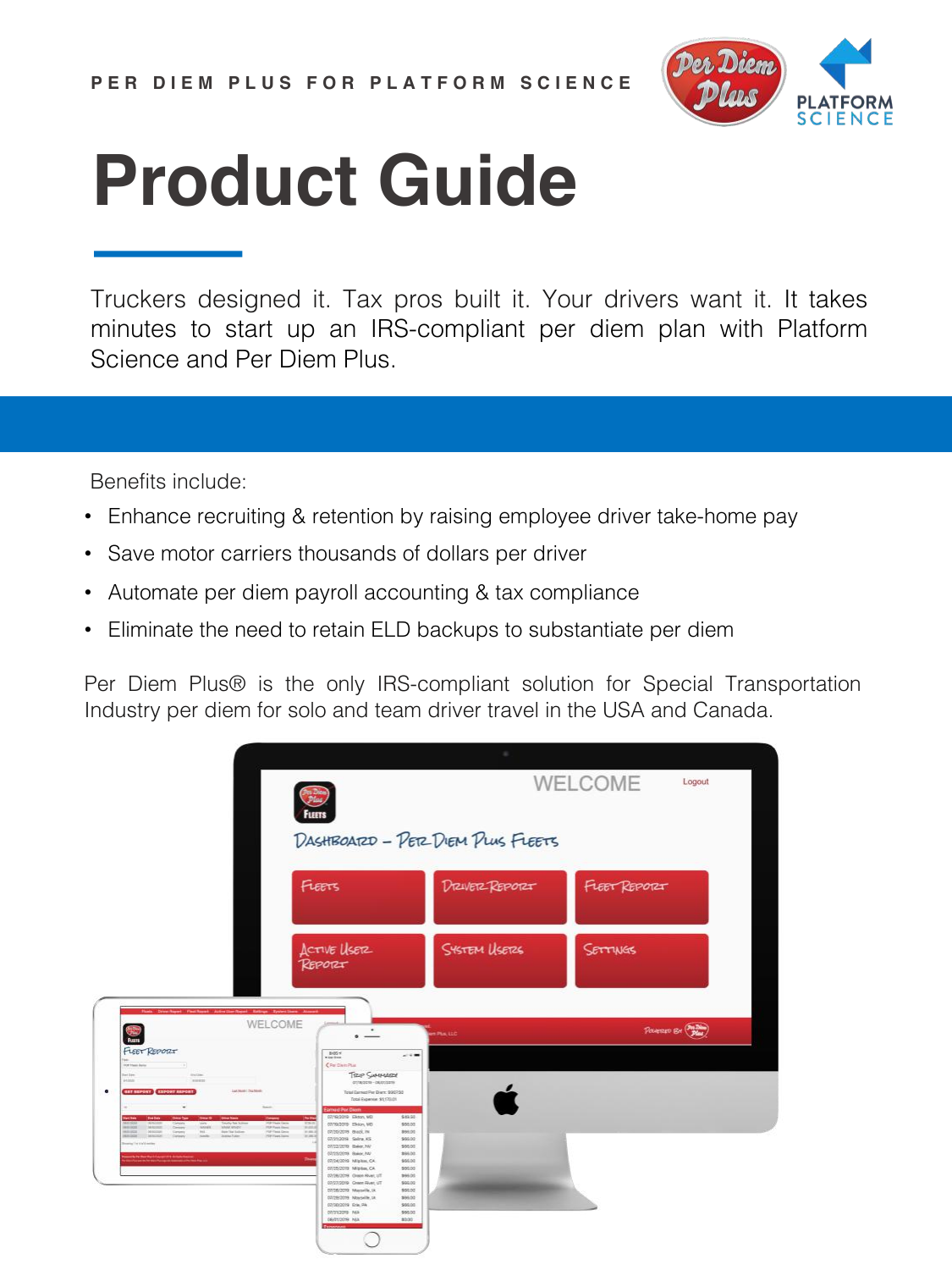

**CONTINUED**

Fully Automated: Drivers have more important things to do than "play with an app". We automatically track each qualifying day and partial day of travel away from home. Fleet per diem reports are sent automatically based on your payroll schedule.

48 **STATES SERVED**



Delivering automobiles nationwide



Annual savings from per diem



**Participation** 

CASE STUDY GPS-Based Tracking: Per Diem Plus® utilizes GPS to establish IRS-required "time, date and place" substantiation to prove away-from-home travel.

> Proven: Drivers have logged millions of miles using Per Diem Plus! Join those that value their time, love to eliminate inefficient paperwork, and want to simplify tax compliance and save money.

> Easy Setup: An IRS-compliant cloud-based platform that allows for rapid deployment with minimal investment in IT resources

> Easy to Use: Web services interface that allows non-technical users to manage individual and team drivers.

> Scalable: Whether 5 or 15,000 trucks, our secure cloud-based platform will meet the growing needs of your fleet.

> Data Plan Friendly: An average driver on the road for a month will use less than 50MB per month.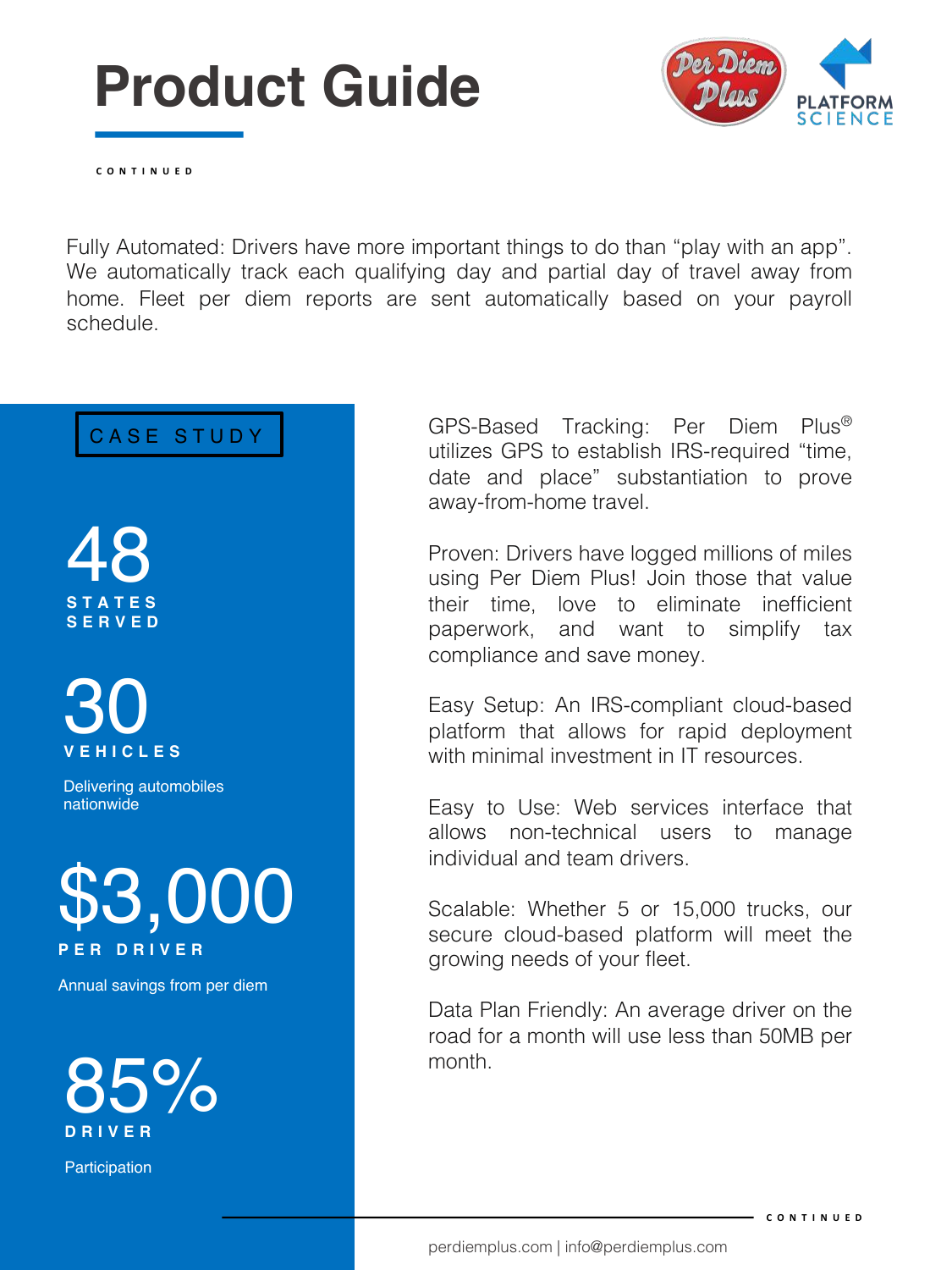

\$3,000

**CONTINUED**

Fully Automated: Drivers have more important things to do than "play with an app". We automatically track each qualifying day and partial day of travel away from home. Fleet per diem reports are sent automatically based on your payroll schedule.

### CASE STUDY 49 **STATES SERVED** 350 **VEHICLES**  Delivering automobiles nationwide **PER DRIVER**  Annual savings from per diem \$255,000 **1 S T YEAR** Fleet savings 4.1¢ **PER MILE**  Effective driver raise **Per Diem Plus FLEETS**  5-15,000+ Drivers 2-3 Day Implementation No Setup Fee For White Label Plan Install Via Platform Science Marketplace Driver ID Login With Two-Factor Authentication Add Fleet Logo & Colors Supports Solo & Team Drivers Schedule Automated Per Diem Payroll Reports Dedicated Support Team GPS / KML Per Diem IRS Audit-Trace Reports 4-Year Cloud-Based Data Retention Policy 24/7/365 Managed Web Services Managed In-House By The Fleet Select Tax Home Geofence Dedicated Managed Web Services Account

**CONTINUED**